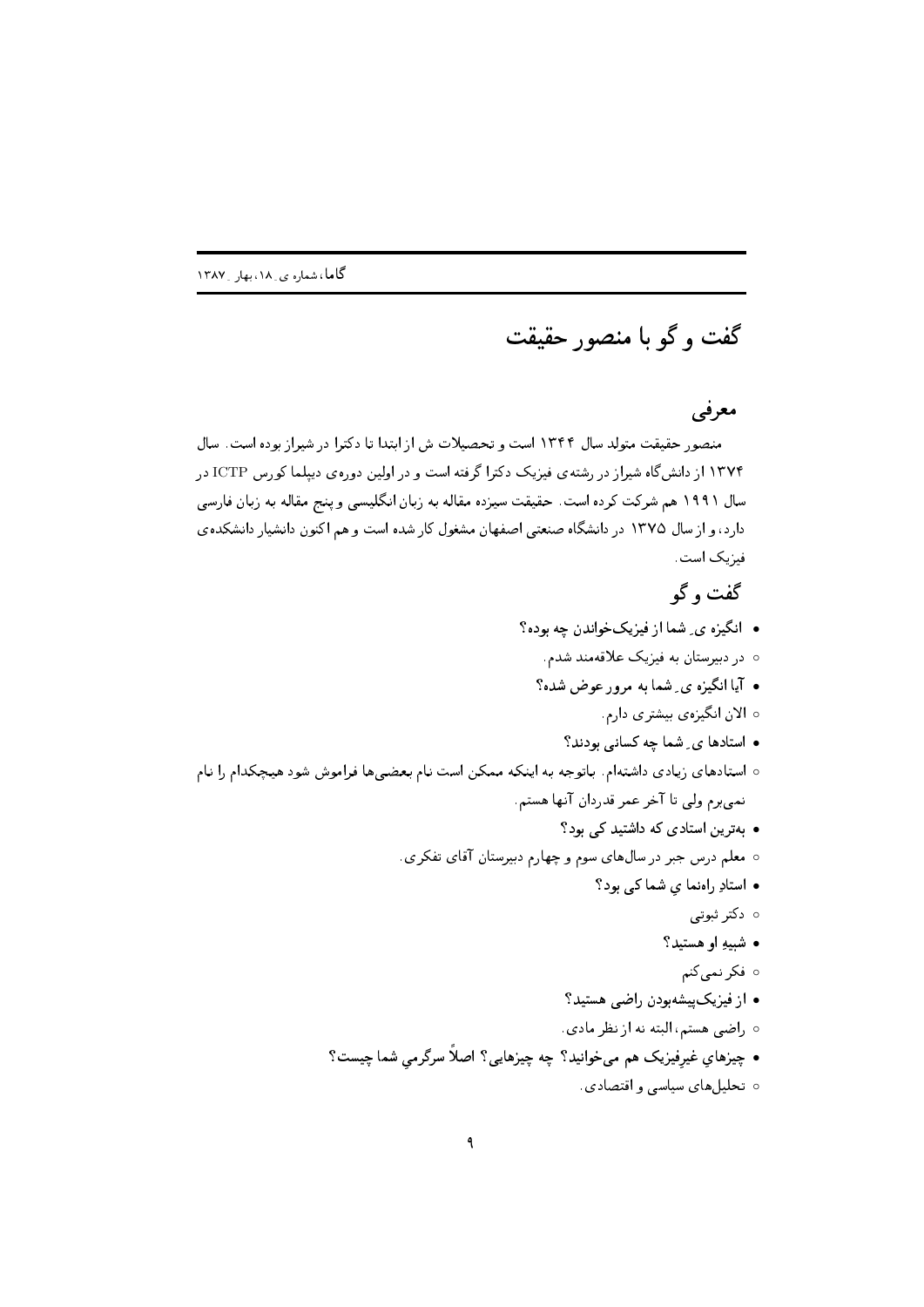$\lambda$  )  $2^{2} (M_{c}^{3}M_{D}^{2})$  $+9$  $3N^{10^2}$  $\circ$  $mc$ 

منصور حقیقت، در دفتر کارش، دانش گاه صنعتی اصفهان 2008

- چه قدر ورزش مېڭنيد؟
	- ە گەگاە
- چەقدر بە نوشتن فارسے علاقە داريد؟
	- ∘ کمی
- اکنون در چه زمینهای کار پژوهشی میکنید؟
- ه بطور کلی به پدیدهشناسی در مدل استاندارد ذرات بنیادی و ورای آن علاقه مندم. کارهایی که در حال انجام دارم در سه موضوع: فضاي ناجابجايي، نقض تقارن لورنتس و فيزيک نوترينو است.
	- بهترین کار ِ تان به نظر خود ِ تان کدام است؟
		- ۰ هنوز هيچکدام.
		- کار جمعی را دوست دارید یا کار فردی را؟
	- كار جمعى را دوست دارم ولى امكانش خيلى نيست.
	- ارزیابی ی ِ شما از کارهای پژوهشی در ایران، چیست؟
- ه جواب به این پرسش سخت است. از کارهای فیزیک تجربی ارزیابی ندارم. برای کارهای نظری هم هنوز در اول راه هستیم. اگر بخواهیم شاهد انجام کارهای بزرگ در ایران باشیم من معتقدم که باید تعداد کارهای انجام شده زیاد باشد تا چندتا کار اثرگذار هم داشته باشیم. با نگاه به آمار تولیدات علمی به نظر میرسد به سمت افزایش پیش میرویم. ولی تا سازوکاری برای تشویق مردم برای انجام کارهای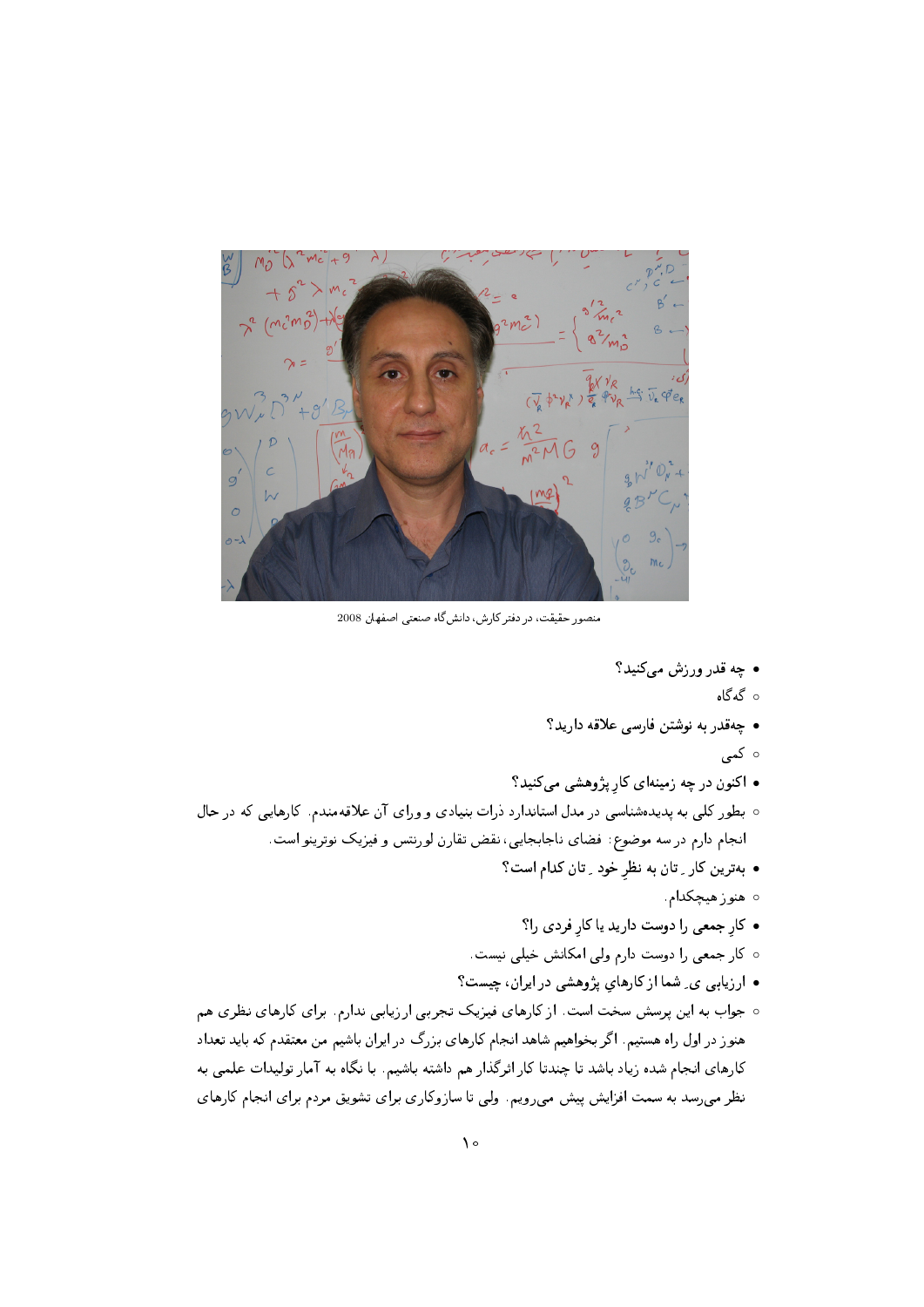|                                | Iran | Korea | Japan | Germany |
|--------------------------------|------|-------|-------|---------|
| ISI                            | 761  | 2923  | 7448  | 13667   |
| $\rm PR$                       | 80   | 500   | 1738  | 3064    |
| PRL                            | 5    | 140   | 374   | 792     |
| $\frac{\text{PR}}{\text{ISI}}$ | 0.10 | 0.17  | 0.23  | 0.22    |
| $\frac{\text{PRL}}{\text{PR}}$ | 0.06 | 0.28  | 0.22  | 0.26    |

جدول ١

**ISI** PR. Iran  $0.26$  $0.16$ Korea lran  $0.10$  $0.05$ Japan Iran  $0.06$  $0.03$ Germany Japan 0.54 0.57 Germany Korea  $0.21$  $0.16$ Germany

جدول ٢

جدول۱های ِ ۱ و ۲: چپ: جدول ِ ۱، تعداد کل مقالات ISI در فیزیک و به تفکیک در مجلات PR و EPL و نسبت آنها در سال ۰۰۰۷: راست: جدول ِ ۲ مقایسه ی مقالات فیزیک نمایه شده در ISI و چاپ شده در مجلات PR از ایران با کره، ژاپن و آلمان در سال ۷۰۰۷.

بهتر وجود نداشته باشد به احتمال زیاد به بیراهه خواهیم رفت. شاید برای نتیجه گیری کمی زود باشد ولی در هر صورت با نگاه به جنبههای مختلف آمار موجود می توان تاحدودی جلوی انحراف را گرفت. برای روشن شدن موضوع بخشی از آنچه باعث نگرانی من شده است را تحلیل می کنم. برای این تحلیل به آمار موجود در سایت ISI مراجعه می کنم و آمار کل تولیدات ایران در فیزیک را با آمار مقالات چاپ شده از ایران در یک مجموعه مجلات بسیار معتبر و تقریباً جامع از نظر یوشش شاخههای مختلف فیزیک مقایسه میکنم. سپس نتایج بدست آمده را با چند کشور به عنوان نمونه مقایسه خواهم کرد. (دادههای خام از دو مرجع http://apps.isiknowledge.com برای مقالات ISI و http://prola.aps.org/search براى مقالات PR و PRL، گرفته شده است.)

مجلات انتخاب شده مجموعه ي PR) Physical Review و مجله ي Physical Review Letters (PRL) میباشد. دلیل انتخاب PR این است که این مجموعه علاوه بر اعتبار بسیار بالا تقریباً همهی شاخههای فعال در ایران را در بر می گیرد. مجله ی PRL علاوه بر عام بودن، جایگاه ممتاز و ویژهای در بین مجلات فیزیک دارد و شاید بتوان گفت که در بسیاری از رشتههای فیزیک بدون چاپ مقاله در این مجله نمبےتوان از کسے انتظار جاب مقاله در Science و یا Nature داشت. در جدول (۱) تعداد کل مقالات نمایه شده در ISI در سال ۲۰۰۷ از ایران، کره، ژاین و آلمان و همچنین مقالات چاپ شدهی این کشورهابه تفکیک در مجلات PR و PRL و نسبت آنها داده شده است. همانگونه که در جدول پیداست نسبت مقالات PR به ISI و همچنین PRL به PR برای ایران که می تواند معیاری برای مقایسه ی کیفیت بین ما و کشورهای نمونه باشد پایینتر است. در جدول (٢) که نسبت مقالات ISI و PR مربوط به ایران با کشورهای نمونه مقایسه شده است این اختلاف به روشنی دیده میشود. جدول (۲) نشان میدهد که تولید مقالات با کیفت احتمالاً همگام با کل تولید نیست و تقریباً نیمی از مقدار انتظار ی تولید شده است.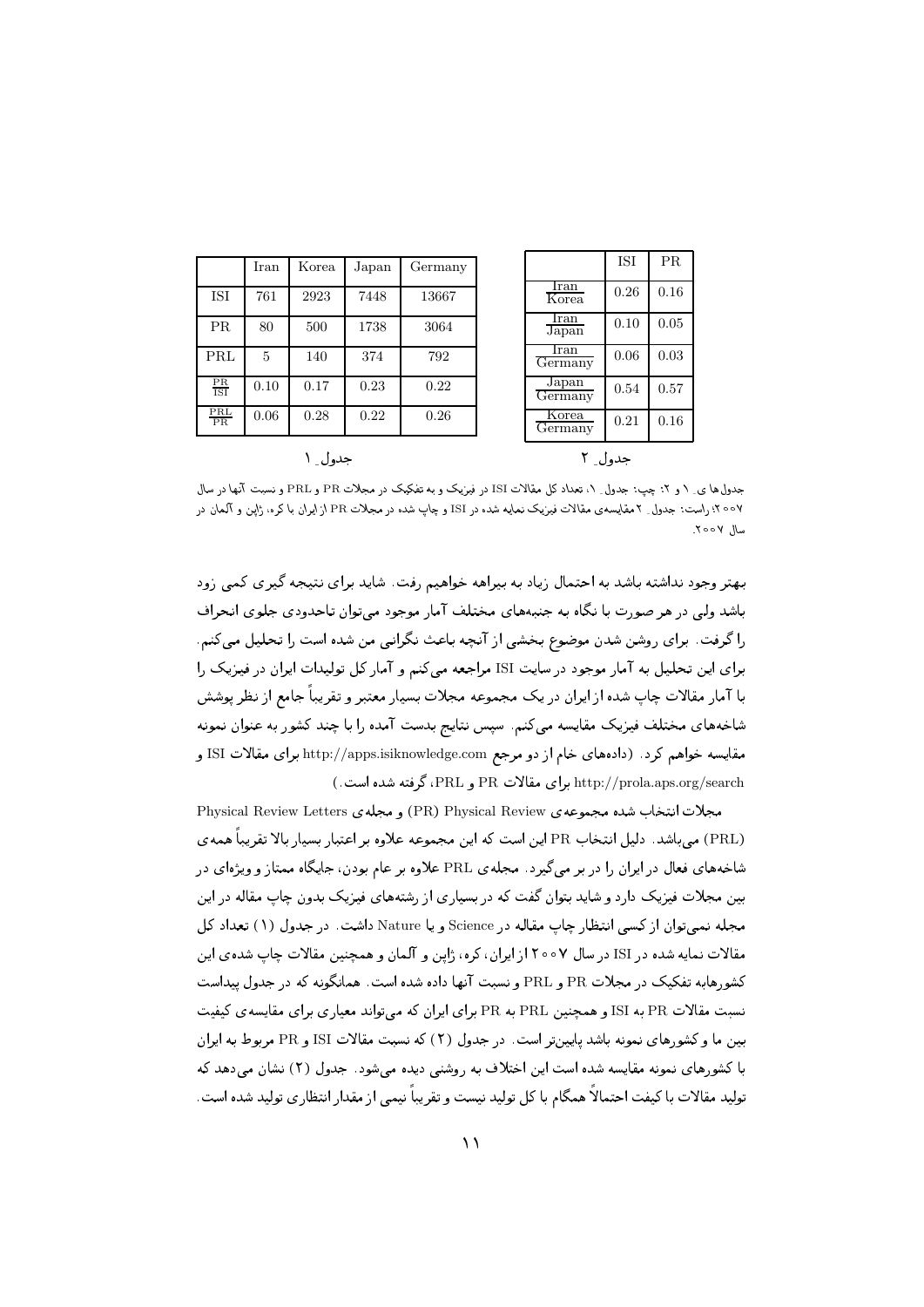

در این نمودار، محور افقی تعداد مقالههای فیزیک در مجلههای فهرست ISI، و محور قائم تعداد مقالهها در مجلههای گروه PR است. هر واحد مشخصشده روی محورها 1000 مقاله است. برای هر کشور، فاصله،ی نقطه از مبداء (در امتداد محور افقی) نشانگر حجم تولید علمی، و شیب خطی که مبداء را به آن نقطه وصل می کند به نوعی نشانگر کیفیّت تولید علمی آن کشور (در فیزیک) است.

اگر مقالات ایرانی ISI و PR در سال ۲۰۰۷ با مقالات چاپ شده در سال ۲۰۰۲ مقایسه شود رشدی ۵ درصدی برای PR در مقابل ۱۳ درصدی ISI خواهید دید که به نظر امیدوار کننده نیست. • آیا به این که شخص یا سازمان ی کارها ی پژوهشی را هدایت کند، اعتقاد دارید؟ ۰ بله ولی در همان حال فکر میکنم باید امکان انجام پژوهش در همهی شاخهها وجود داشته باشد. • فکر میکنید سازمانها یی که متولی ی حمایت از پژوهش هستند کار خود را درست انجام می دهند؟ اگر نه، اشکال کا, شان کجا است؟ ○ نه. فکر می کنم هنوز تعریف درست از پژوهش و هدف از پژوهش در اینگونه سازمانها وجود ندارد. • تا چه حد در مدیریّت مؤسسهها یی که در آنها بودهاید سهیم بوده اید؟ ۰ در حد سربرست تحصیلات تکمیلی و معاون پژوهشی دانشکدهی فیزیک. • به آموزش اهمیت می دهید؟ ⊙ ىلە • تا کنون چند دانشجو ی کارشناسی ی ارشد و دکتری با شما کار کرده اند؟ ٥ ١٥ دانشجوي كارشناسي ارشد ويك دكترا فارغ التحصيل كردهام و هم اكنون راهنمايي ٤ دانشجوي دکترا را به عهده دارم. • نظر ِ شما در موردِ نظام کنون<sub>دی</sub> یِ آموزش ِ دوره یِ کارشناسی یِ فیزیک در ایران چیست؟ ○ به نظرم این دوره خوب است هرچند که مقایسهای با دانشگاههای خوب دنیا ندارم ولی با توجه به اینکه کسانی که بعد از کارشناسی برای ادامهی تحصیل به خارج از کشور سفر می کنند معمولاً شکایتی از این دوره نمی کنند، تاییدی بر این نظر باشد. البته کاستیهایی وجود دارد و وضع موجود قطعاً ایدهال نیست. • نظر ِ شما در موردِ نظام کنونبی یِ آموزش دورهیِ کارشناسی یِ ارشدِ فیزیک در ایران چیست؟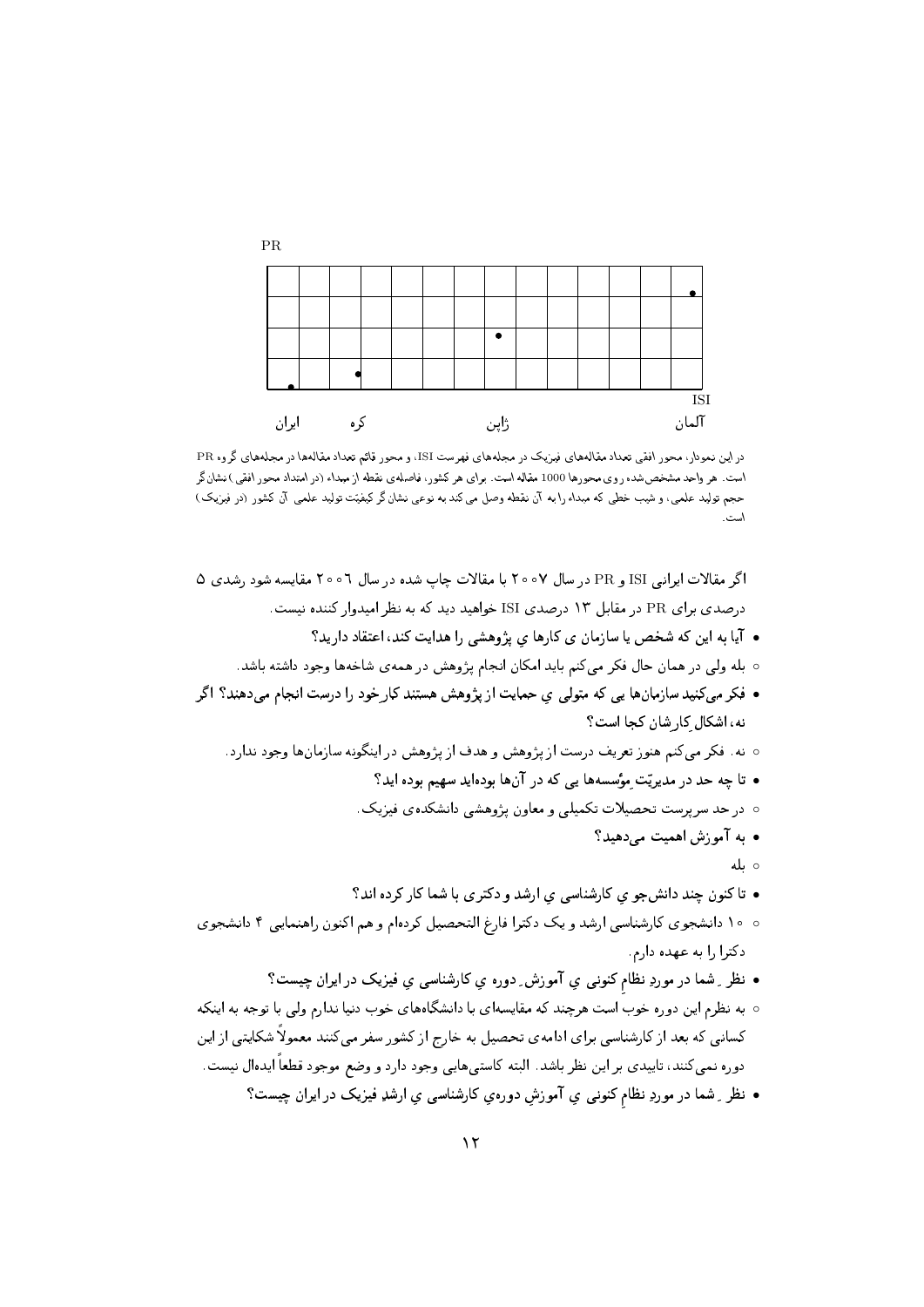- پاسخ به این پرسش برای من سخت است. این دوره مثل دورهی کارشناسی جاافتاده است و متقاضیان زیادی با انگیزههای متفاوت دارد. این دوره شامل یک بخش آموزشی، با تعدادی واحد درسی و سرفصلهای مشخص که تقریباً در همه جا به صورت جدی مورد توجه قرار میگیرد، و یک بخش يژوهشي، با تعداد واحد كمتر به نام رساله، تشكيل شده است. از هدف اوليهي شكل گيري آن اطلاعي ندارم وليي به نظرم هم اكنون هدف مشخصي براي آن وجود ندارد. اين دوره ميتواند به نيازهاي متفاوتی پاسخ دهد بنابراین برای نیازهای گوناگون میةواند نظامهای آموزشی مختلف باشد. اگر یکی از اهداف، ادامهی تحصیل در دورهی دکتراست عملاً وقت زیادی در این دوره تلف می شود.
	- نظر ِ شما در موردِ نظام کنونبی ی آموزش دورهی دکترا ی ِ فیزیک در ایران چیست؟
- دورهى دكترا مثل كارشناسي ارشد از دو بخش تقريباً هم وزن (از نظر واحد درسي) آموزشي و پژوهشي تشکیل شده است. نگرانی اصلی من اینست که به هیچکدام به اندازهی کافی توجه نشود. در مورد کارشناسی ارشد حتی برای کسانی که با انگیزهی تأخیر در ورود به بازار کار به این دوره وارد میشوند با توجه به اینکه بازار کار کارشناسی و ارشد تفاوت چندانی ندارد در بدترین حالت هنوز میتوان فرد فارغ التحصیل شده را در شرایط بهتری نسبت به قبل از فارغ التحصیلی تصور کرد که یک گام به جلوست. اما بازار کار برای دکترا کاملاً متفاوت است و این بازار در اکثر موارد بین فارغ التحصیل با کیفیت و بی کیفیت تفاوتی قائل نمیشود. با توجه به آیین نامههای وزارتی در بخش پژوهش داشتن یک مقالهی پژوهشی برای فارغ التحصیلی کافیست. بنابراین شما میتوانید با گرفتن چند درس با ارتباط یا بی ارتباط به پژوهشی که بعداً موضوع آن مشخص خواهد شد به راحتی مدرک دکترای خود را بگیرید. اگر استادهایی که درس ها را ارائه میدهند معتقد باشند که دانشجوی دکترا نباید در دروس دکترا بیفتد، حتی میتوانید فارغ التحصیلی داشته باشید بدتر از یک فارغ التحصیل بی کیفیت کارشناسی ارشد. حال اگر سطح کیفیت نقشی در بکارگیری این افراد در سمتهای علمی نداشته باشد چه کنیم. هماکنون تعداد زیادی داوطلب وارد دورههای دکترای دانشگاههای بزرگ و کوچک کشور میشوند که این تعداد هر ساله رو به افزایش است. در نظام کنونبی معیار اصلبی چاپ مقاله است. به نظرم چاپ یک، دو و یا چند مقاله با توجه به طیف گستردهی مجلات از نظر کیفی، تعیین کنندهی سطح کیفیت دانشجو نیست. شما همه ساله میتوانید تعدادی دانشجوی کارشناسی ارشد در دانشگاههای مختلف پیدا کنید که در دورهي تحصيل خود يک يا چند مقاله، حتى در مجلات بسيار خوب چاپ مى كنند. به عبارت ديگر میتوان برای دانشجوی دکترا پروژهای تعریف کرد در سطح معلومات کارشناسی که منجر به مقاله شود. حال اگر در کنار این مشکل برای دورهی آموزشی هم برنامهی مشخصی وجود نداشته باشد مشکل دو چندان می شود.
	- نظر ِ شما در موردِ ساختار مدیریتی یِ دانشگاهها چیست؟ ○ تمرکز در تصمیم گیری درسطوح بالا مشکل اصلی است.